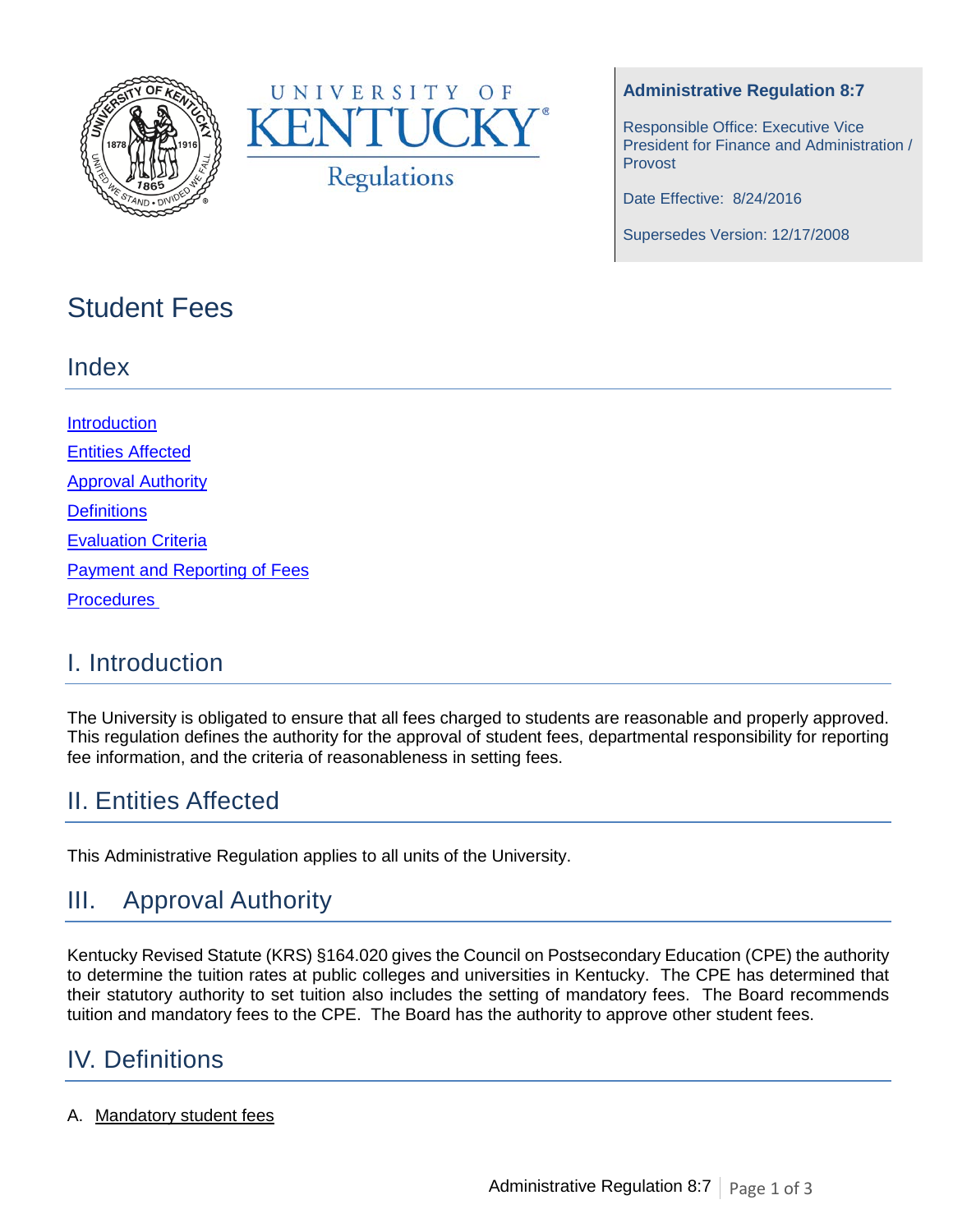Mandatory student fees mean fees that are assessed to all full-time students, with the exception of those students who take all courses via Internet or off-campus (outside of Fayette and its contiguous counties). Part-time students are assessed select mandatory fees associated with enrollment status.

#### B. Non-mandatory course, program, or other fees

Non-mandatory fees are required for particular courses, programs, or activities in which students choose to participate. Non-mandatory fees may include one or more of the following types of fees:

1. Program Fees

Fees charged to students in a particular program(s) or major(s). These fees are usually for all students enrolled in a particular college or degree program.

#### 2. Course Fees

Fees charged to students in a particular course. These fees cover costs incurred for materials, labs, equipment, supplies, and other costs associated with a course.

#### 3. Enrichment Fees

Fees charged to students participating in an activity or event (usually not course specific) such as advising conferences, camps, workshops, or instrument rentals. Typically, the students receive direct benefit from materials, instruction, and other consumables purchased with the assessed fees and participate in these activities at their option.

#### 4. Administrative or Service Fees

Fees charged to students for administrative activities or for a particular service provided by the University. For example, late payment fees, fees for taking an exam administered by the University, fees for processing an application, or printing a student's transcript. Disciplinary fines and parking fines are specifically excluded from the definition of non-mandatory fees.

## <span id="page-1-0"></span>V. Evaluation Criteria

The following rules shall apply to all fees:

- A. Students have a reasonable opportunity to benefit directly and equally from the fee.
- B. The fee shall not exceed the cost (direct and indirect) of providing the product, service, or activity to the student.
- C. The fee shall cover:
	- 1. Atypical costs associated with a specific course or program;
	- 2. Costs of providing any activity or event such as advising conferences, camps, workshops, or instrument rentals. Typically, the student receives direct benefit from materials, instruction, and other consumables purchased with the assessed fee and participates in these activities at their option; or,
	- 3. Costs of providing an administrative activity or service such as late payment fees, fees for taking an exam administered by the University, or fees for processing an application or printing a student's transcript.